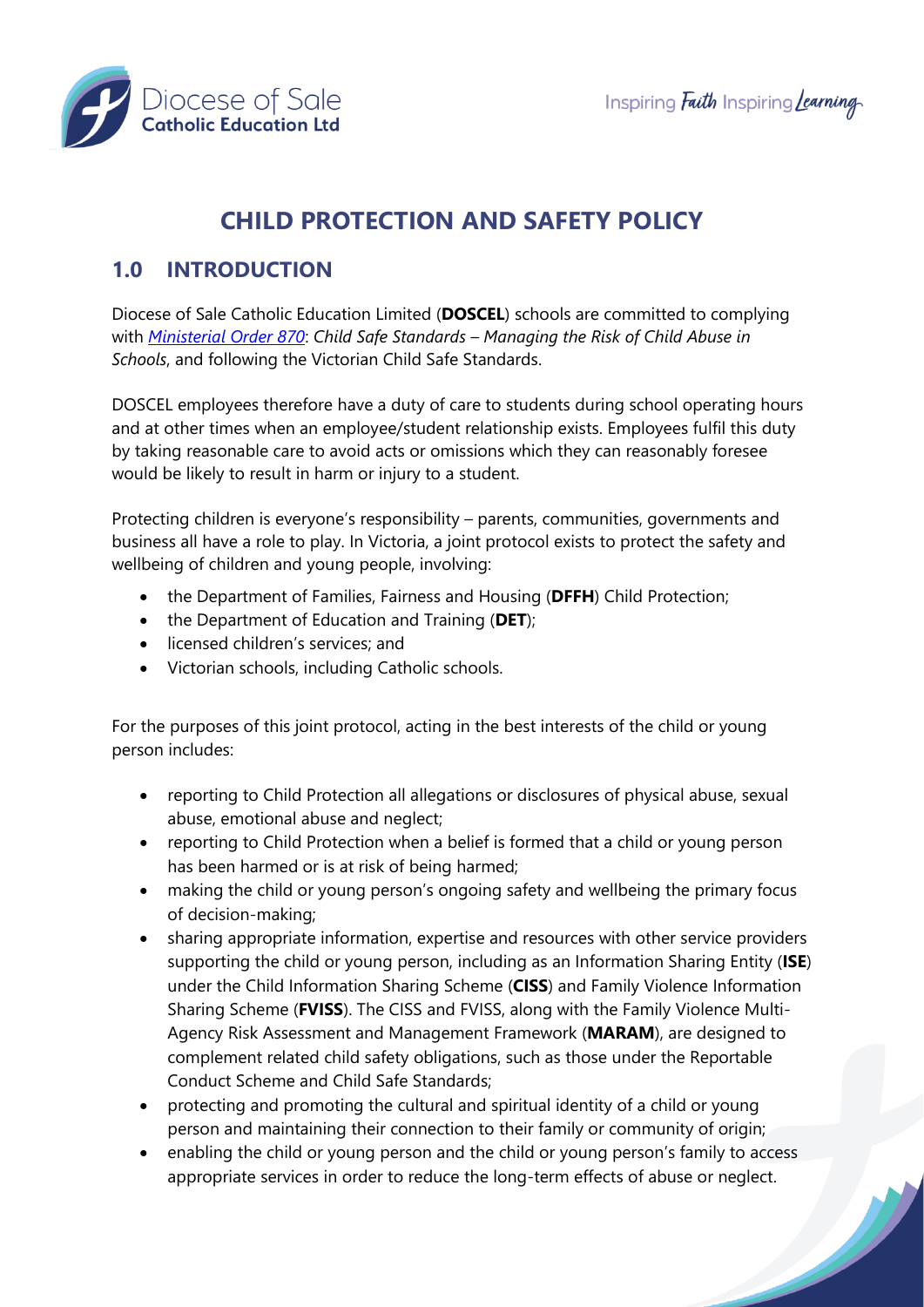## **2.0 PURPOSE**

DOSCEL is committed to child protection strategies and procedures to ensure the care, safety and protection of all children and young people in Catholic schools in the Diocese.

This document is to provide guidance to maximise the safety and protection of students in Catholic schools within the Diocese of Sale.

The document sets out the procedures to be followed to ensure that prompt, professional, sensitive and appropriate action is taken by employees in Catholic schools managed and operated by DOSCEL.

### **3.0 PRINCIPLES**

In the best interest of the child or young person, the child protection strategies and procedures to be followed are based on the following principles:

- **3.1** Every child and young person has the right to be safe.
- **3.2** Recognition of the diversity of all children and young people, including (but not limited to) the needs of Aboriginal and/or Torres Strait Islander children and young people, children and young people from culturally and/or linguistically diverse backgrounds and children with disabilities and vulnerabilities.
- **3.3** School environments are safe, supportive, inclusive and empowering.
- **3.4** School communities are dedicated to the protection and safety of all children and young people as reflected in the [DOSCEL Commitment Statement to Child Safety.](https://drive.google.com/file/d/1aDNE07imCXRxXAdsdXFt52jez36vJWEx/view?usp=sharing)
- **3.5** All employees in Catholic schools have a responsibility to care for children and young people and to promote their safety, protection and wellbeing.
- **3.6** All children and young people have the right to a thorough and systematic education in all aspects of personal safety, in partnership with their parents/guardians/carers.
- **3.7** In any dealings regarding safety, the dignity, protection and wellbeing of students involved will be maintained and respected.
- **3.8** Principals will ensure all employees adhere to legislation and policies with respect to child protection.
- **3.9** Appropriate confidentiality is maintained, with information being provided to those who have a right or a need to be informed, either legally or pastorally (noting that information may be disclosed to other ISEs without the knowledge or consent of any parent, guardian, carer or student, where this is required or authorised by law for the purposes of information sharing under the CISS or FVISS. However, under the CISS, the views and wishes of the child and/or family members should be sought before sharing information where it is safe, reasonable and appropriate to do so. Additionally, under the FVISS, the views of the child and non-violent family members should be sought where it is safe, reasonable and appropriate to do so).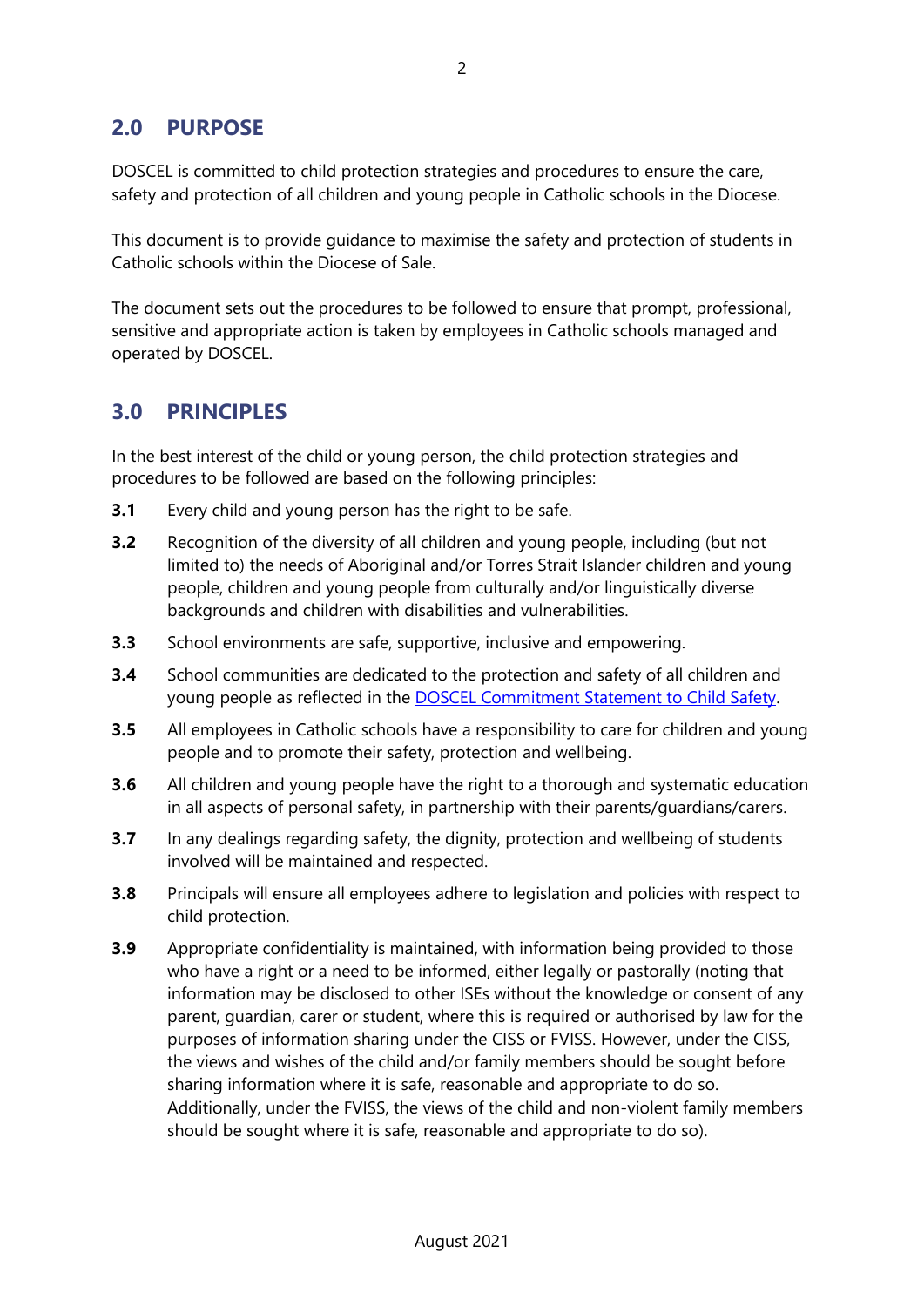### **4.0 DEFINITIONS**

**Abuse:** Any non-accidental behaviour by parents, carers, other adults, siblings or older adolescents that is outside the norms of conduct and entails a substantial risk of causing physical or emotional harm to a child or young person. Such behaviours may be intentional or unintentional and can include acts of omission (neglect) and commission (abuse). Abuse is commonly divided into five main subtypes:

- Physical abuse the intentional use of physical force against a child or young person that results in, or has a high likelihood of resulting in, harm for the child or young person's health, survival, development or dignity. This includes hitting, beating, kicking, shaking, biting, strangling, scalding, burning, poisoning and suffocating. Much physical violence against children or young people is inflicted with the object of punishing.
- Emotional abuse refers to a parent, carer or other adult's inappropriate verbal or symbolic acts towards a child or young person and/or a pattern of failure over time to provide a child or young person with adequate non-physical nurturing and emotional availability. Such acts of commission or omission are likely to damage a child or young person's self-esteem or social competence.
- Neglect includes both isolated incidents, as well as a pattern of failure over time, on the part of a parent, family member or other adult, to provide for the development and wellbeing of a child or young person, where the parent, family member or other adult is in a position to do so in one or more of the following areas:
	- health
	- education
	- emotional development
	- nutrition
	- shelter and safe living conditions.
- Sexual abuse the involvement of a child or young person in sexual activity that he or she does not fully comprehend, is unable to give informed consent to, or for which the child is not developmentally prepared, or that violates the laws or social taboos of society. Children or young people can be sexually abused by both adults and other children who are, by virtue of their age or stage of development, in a position of responsibility, trust or power over the victim.
- Exposure to family violence forcing a child or young person to live in an environment where there is sustained violence, inclusive of emotional and psychological abuse.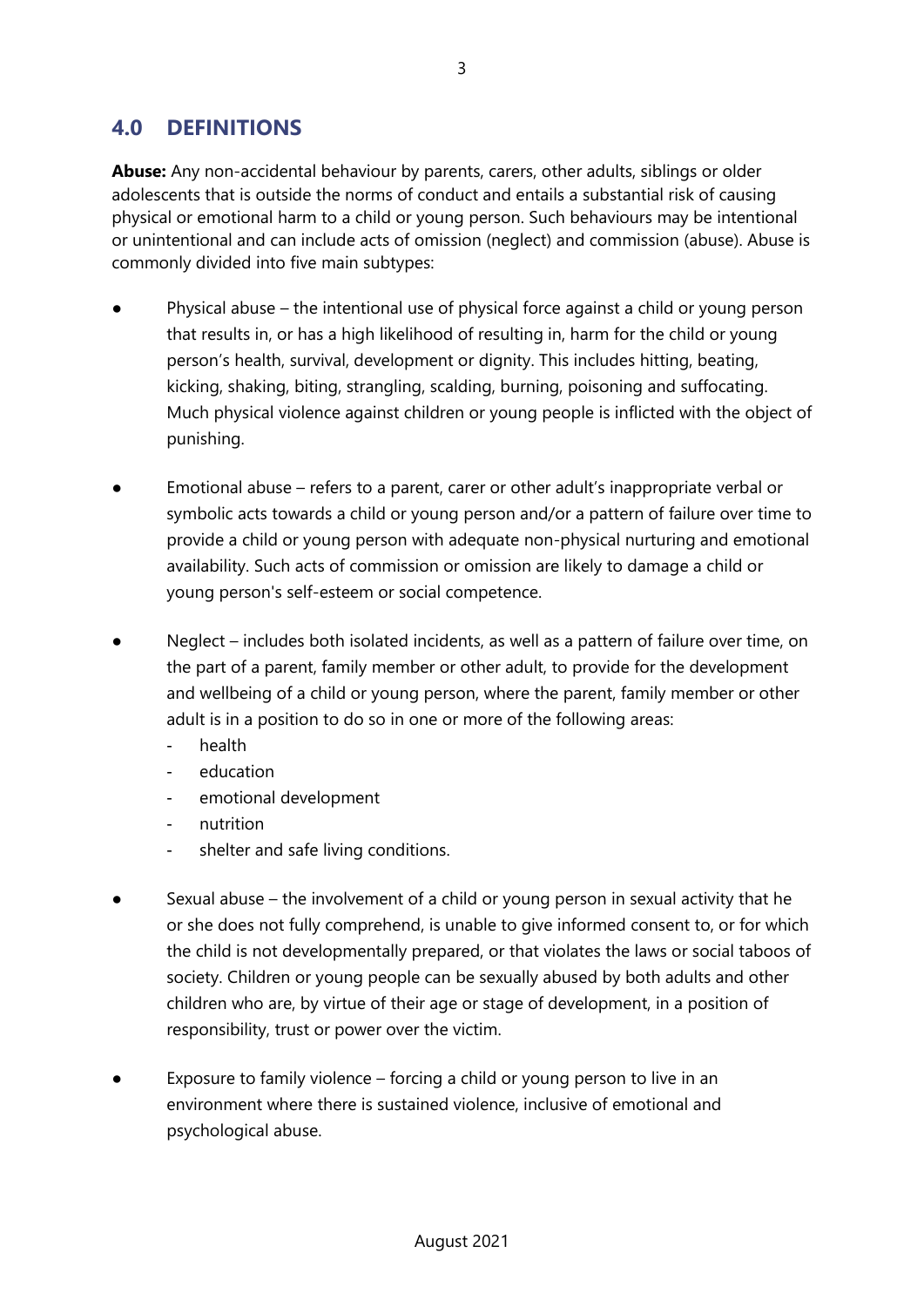The MARAM Framework provides further guidance regarding the types of conduct that may constitute abuse.

**Bullying:** repeated verbal, physical, social or psychological behaviour that is harmful and involves the misuse of power by an individual or group towards one or more persons. Bullying may involve cyberbullying, which refers to bullying through information and communication technologies. Conflicts or fights between equals and single incidents are not defined as bullying.

**Child Protection:** Statutory services designed to protect children who are at risk of serious harm.

**Duty of Care:** is an element of the law of negligence. In broad terms, the law of negligence provides that if a person suffers injury as the result of a negligent act or omission of another, the injured person should be compensated for loss and damage flowing from that negligence.

**Mandatory Reporting:** The legal requirement to report suspected cases of child abuse and neglect is known as mandatory reporting. Mandated persons in DOSCEL include registered teachers, school principals, school counsellors, registered psychologists and people in religious ministry.

# **5.0 PROCESS**

- **5.1** DOSCEL will use the [Child Safe Standards](http://www.gazette.vic.gov.au/gazette/Gazettes2016/GG2016S002.pdf) and Information Sharing and Family [Violence Reforms Contextualised Guidance](https://www.education.vic.gov.au/Documents/school/teachers/health/V10_Info%20Sharing%20and%20Family%20Violence%20Reforms%20Contextualised%20Guidance.pdf) and Toolkit to establish and embed a Child Protection Program which sets out in detail the policies, procedures and workplace systems it has adopted.
- **5.2** All DOSCEL employees who identify concerns regarding the sexual, physical, psychological and emotional abuse or neglect of a child or young person must respond according to Mandatory Reporting, Grooming, Failure to Disclose and Failure to Protect legislation and policies. Consideration should also be given to whether a request for information should be made or whether any information should be voluntarily provided to another ISE under the CISS or FVISS.
- **5.3** When an allegation is directed against a DOSCEL employee (employed in a school or the Catholic Education Office, Diocese of Sale), or a DOSCEL volunteer or contractor, the reporting person is to inform the Executive Manager: Industrial Relations / Human Resources, in addition to following other reporting and information sharing requirements.
- **5.4** Allegations directed against any clergy or members of religious institutes should be reported to Victoria Police and the Bishop of the Diocese, via the Director of Catholic Education, Diocese of Sale. The report person(s) must also fulfil other relevant requirements, including but not limited to, under mandatory reporting, CISS and **FVISS**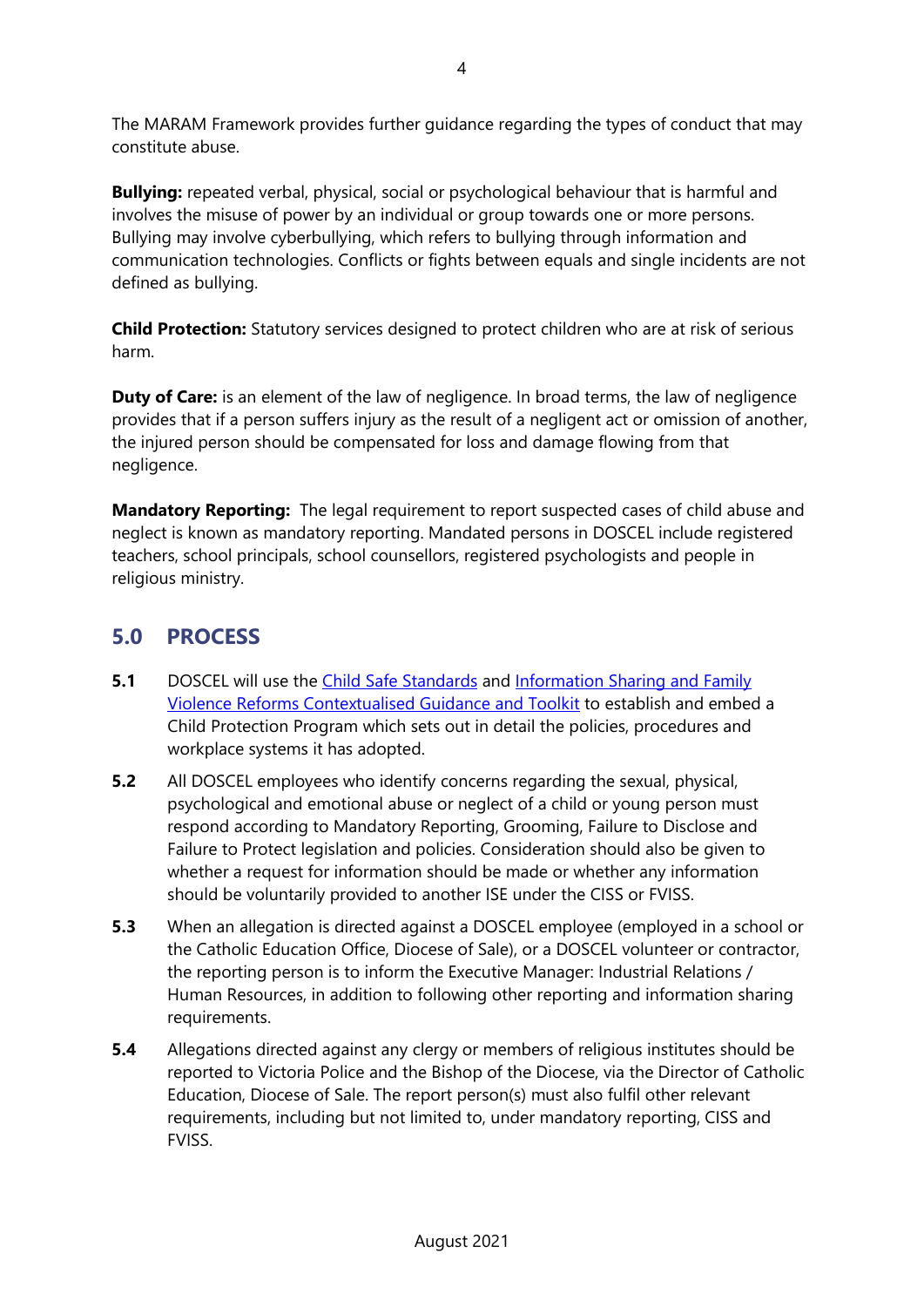- **5.5** The Principal shall ensure that school employees receive induction and ongoing professional learning in relation to the child safety and protection policies, inclusive of mandatory reporting, on an annual and ongoing basis.
- **5.6** The Principal shall ensure the school's pastoral care structures reflect all child safety and protection policies and procedures.
- **5.7** All DOSCEL employees, including volunteers and contractors, will be required to follow the DOSCEL Code of Conduct.
- **5.8** For further guidance, refer to documents developed in consultation with the Victorian State Government, Catholic Education Commission of Victoria, Independent Schools Victoria and the Victorian Registration and Qualifications Authority.

For example:

- PROTECT [Identifying and Responding to Student Sexual Offending](https://www.education.vic.gov.au/Documents/about/programs/health/protect/SSO_Policy.pdf)
- PROTECT [Identifying and Responding to All Forms of Abuse in Victorian Schools](https://www.education.vic.gov.au/Documents/about/programs/health/protect/ChildSafeStandard5_SchoolsGuide.pdf)
- [FOUR CRITICAL ACTIONS FOR SCHOOLS Responding to Incidents, Disclosures and](https://www.education.vic.gov.au/Documents/about/programs/health/protect/FourCriticalActions_ChildAbuse.pdf)  [Suspicions of Child Abuse](https://www.education.vic.gov.au/Documents/about/programs/health/protect/FourCriticalActions_ChildAbuse.pdf)

### **6.0 EXPECTED OUTCOMES**

- **6.1** All schools will ensure the care, safety and protection of all students.
- **6.2** DOSCEL employees are informed of child safety and protection. They are expected to be self-aware and adhere to their professional obligations and responsibilities.
- **6.3** All allegations of abuse will be responded to promptly in line with this policy.

## **7.0 RELATED POLICIES**

- DOSCEL Child and Family Violence Information Sharing Schemes Policy and Procedure
- DOSCEL Commitment Statement to Child Safety
- DOSCEL Guide to Reporting Conduct under the Reportable Conduct Scheme

## **8.0 REFERENCES**

- Child Information Sharing Scheme Ministerial Guidelines
- *Child Wellbeing and Safety Act 2005* (Vic.)
- *Child Wellbeing and Safety (Information Sharing) Regulations 2018*
- Family Violence Multi-Agency Risk Assessment and Management Framework
- *Family Violence Protection Act 2008* (Vic.)
- *Family Violence Protection (Information Sharing) Regulations 2018*
- FOUR CRITICAL ACTIONS FOR SCHOOLS Responding to Incidents, Disclosures and Suspicions of Child Abuse
- Information Sharing and Family Violence Reforms Contextualised Guidance